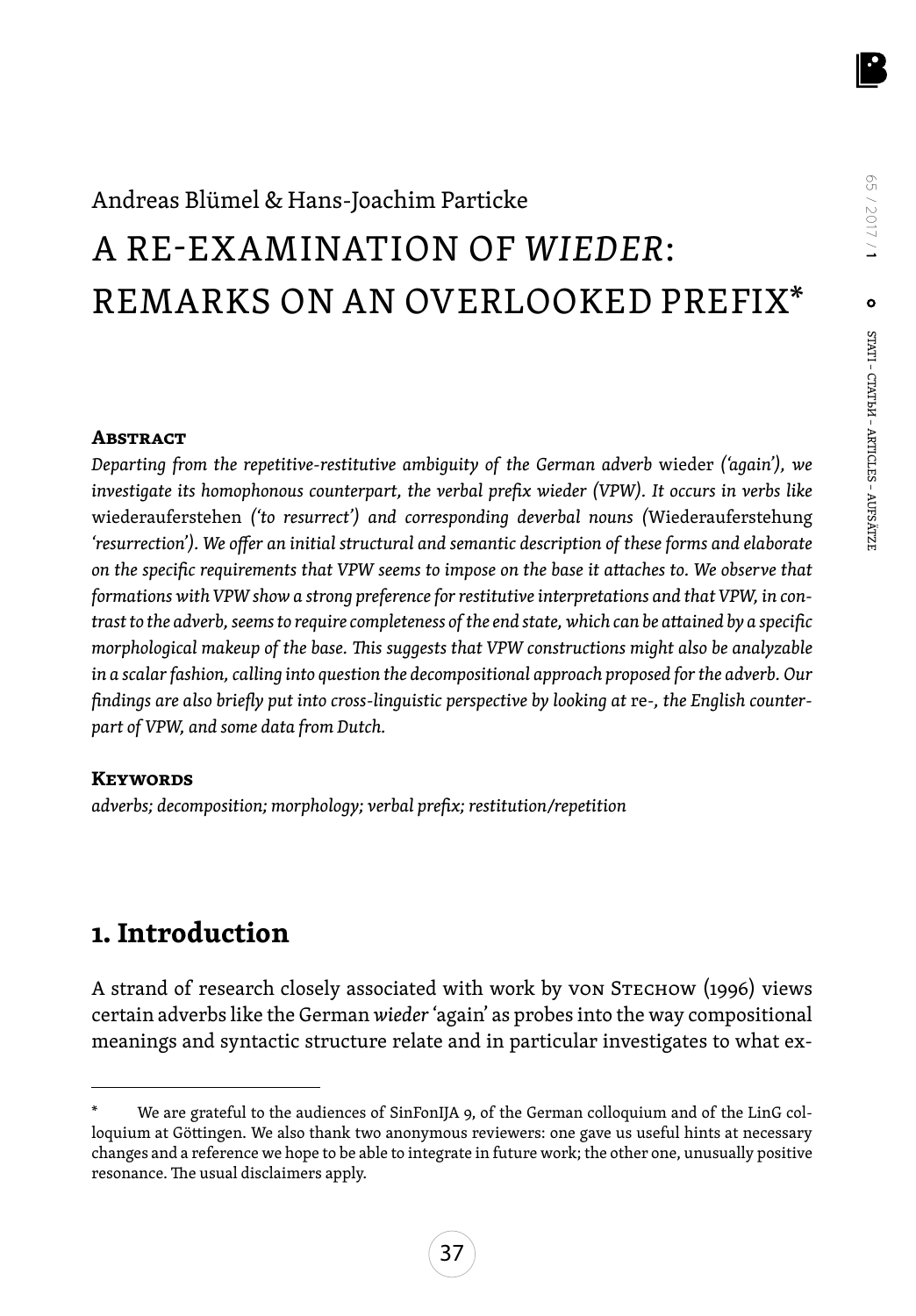tent these items shed light on the fine structure and fine-grained meaning components that enter into the meaning of the verb. We may descriptively call these items *decompositional adverbs* without however favoring a specific analysis or without committing ourselves to that view.

The adverb *wieder* gives rise to an ambiguity shown in (1): the first example allows for both a restitutive and a repetitive reading while in the second one, only the repetitive interpretation is available. Such facts were observed by many in languages like English, German and others (cf. *inter alia Dowry 1979*, FABRICIUS-HANSEN 2001, BECK 2005). VON STECHOW (1996) famously argued that it is a structural ambiguity.

| $\left( 1\right)$ |                              |                                       | Tür  |              | wieder öffnete restitutive/repetitive |
|-------------------|------------------------------|---------------------------------------|------|--------------|---------------------------------------|
|                   |                              | because F. the                        | door | again opened |                                       |
|                   |                              | 'because Fritz opened the door again' |      |              |                                       |
|                   | b. weil Fritz wieder die Tür |                                       |      | öffnete      | repetitive only                       |
|                   |                              | because F. again the door             |      | opened       |                                       |

The ambiguity arises in DO>ADV order while in the ADV>DO order only the repetitive reading is available.<sup>1</sup> The restitutive reading is that Fritz brought it about that the door is again open. Under this reading, the door could e.g. have been built in an open state such that there has never been an opening event with respect to that door. The door can then be closed and Fritz acts upon the door such that the open state recurs. Under the repetitive reading, a repeated opening event is crucial. This semantic requirement is commonly captured in terms of presuppositions:

- • Presupposition in the repetitive reading: Fritz must have opened the door before.
- • Presupposition in the restitutive reading: The door must have been in a state of being open and Fritz restored that state – it is not necessary that he opened the door before.

The syntactic analysis von S $r =$  The syntactic analysis von S $r = 1$  (2):

(2) a. [<sub>AgrO-P</sub> [wieder [<sub>VoiceP</sub> Fritz [<sub>VP</sub> [<sub>SC</sub> wieder [<sub>SC</sub> die Tür offen]] V=BECOME] Voice]]] b. [wieder [<sub>AgrO-P</sub> [<sub>VoiceP</sub> Fritz [<sub>VP</sub> [<sub>SC</sub> die Tür offen] V=BECOME] Voice] AgrO ]]

In (2a) and (2b), the verb is decomposed into Voice (agency) + BECOME + a small clause comprising the direct object and the verbal root *open*. The small clause denotes the end state brought about by the AGENT. To paraphrase the meaning of

With some verbs, ADV>DO orders are also ambiguous between repetition and restitution, such as *verlassen* 'to leave'. Von Stechow (1996, 110ff.) establishes the generalization that this option is possible only "in those cases in which a 'subject' enters the description of the target state".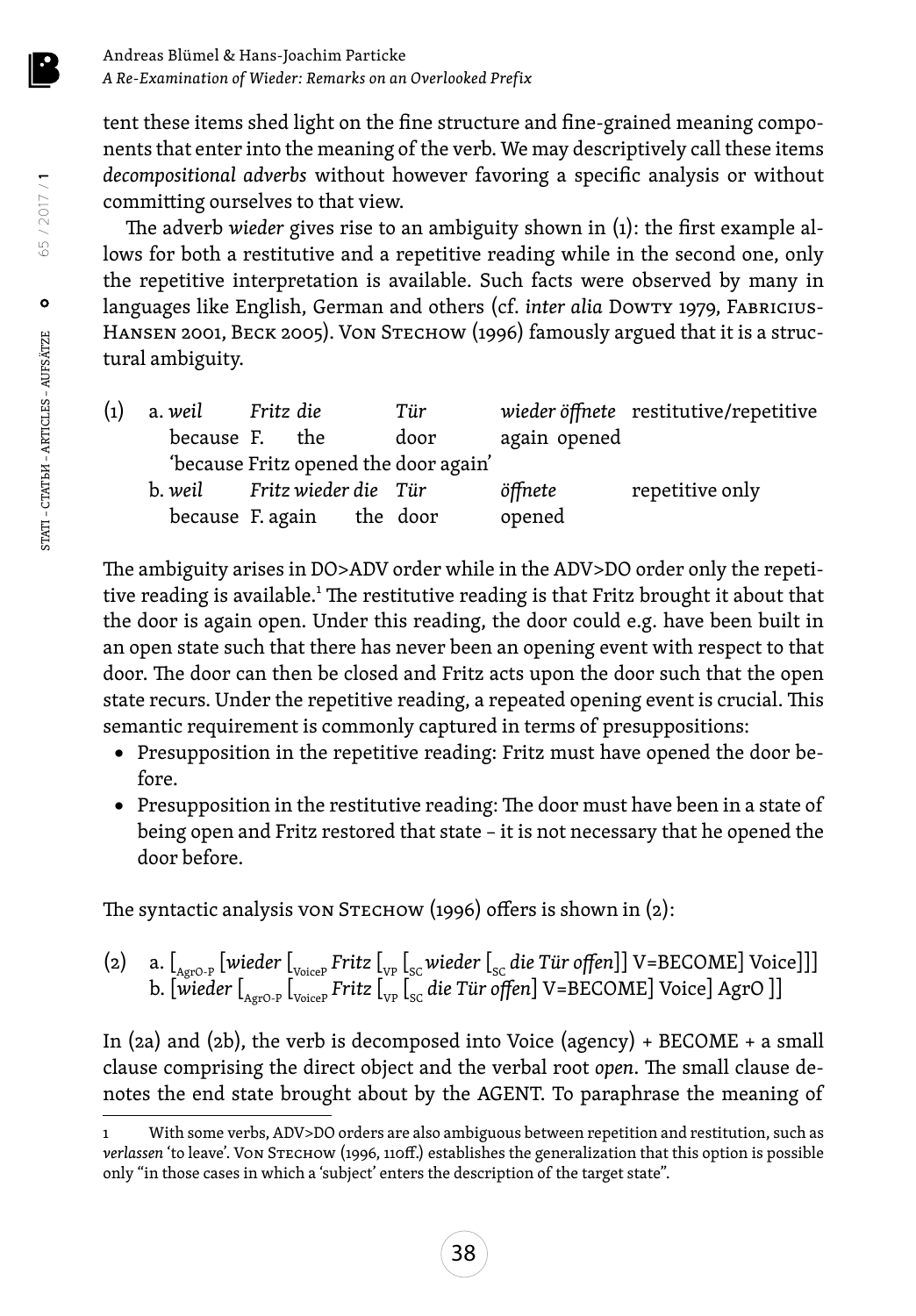(2a), Fritz brought about that the door is in an open state. *Wieder* can freely adjoin to either VoiceP or the small clause, giving rise to different readings: In the latter case, only the restitutive reading obtains, while in the former case only the repetitive one is available. The differential readings reduce to scope differences with respect to BECOME. To capture the ambiguity of  $(i_{1a})$ , von Stechow (1996) proposes that the direct object *die Tür* obligatorily raises to SPEC-AgrOP. Since raising of the direct object obscures which of the two *wieder*s is crossed, the ambiguity of (1a) is captured. If, by contrast, *wieder* adjoins to AgrOP as in (2b), only the repetitive reading is available as BECOME is in its scope; the landing site of the raising of the direct object is inevitably below this high position of the adverb.

One of the core features of von Stechow's account is that semantically, a single lexical entry suffices to capture the different readings. It is shown in (3). The denotation of the lexical entry can take the denotations of the different adjunction sites (Small Clause, Voice Phrase) as argument, and so the restitutive/repetitive ambiguity given in (1) is a purely structural one.

(3) [[*wiederrep*]]= λP.λe:∃e'[e' < e & P(e')].P(e) "Such an event has happened before."

Numerous works have belabored the issue since, mostly from the syntax-semantics interface:

- cross-linguistically: Kutchi Gujarati (PATEL-GROSZ BECK 2014), English (Dowty 1979, Beck – Johnson 2004), Greek (Sparthas et al. 2015), Italian (Cardinaletti 2003), French (Sportiche 2008)
- diachronically for different periods of English, cf. BECK GERGEL (2015), GERgel – Blümel – Kopf (2016)
- wrt different readings and different kinds of semantic analysis, cf. BLUTNER & Jaeger (2003), Pedersen (2014), Fabricius-Hansen (2001)
- • wrt more or less synonymous counterparts of *again*, cf. Horn (1980), Keyser & Roeper (1992), Marantz (2007)
- *wieder* as a modal particle, PITTNER (2009)

To the best of our knowledge, a systematic investigation into *wieder* as a prefix in German (de)verbal word formations like in (4) is missing so far:

- (4) a. *wiedervereinigen* 'to reunite'
	- b. *Wiedervereinigung* 'reunification'
	- c. *wiederauferstehen* 'to resurrect'
	- d. *Wiederauferstehung* 'resurrection'

The phenomenon is mentioned in the descriptive and prescriptive, as well as the generative literature (cf. CARDINALETTI 2003, 15; PEDERSON 2014, fn. 33). The pur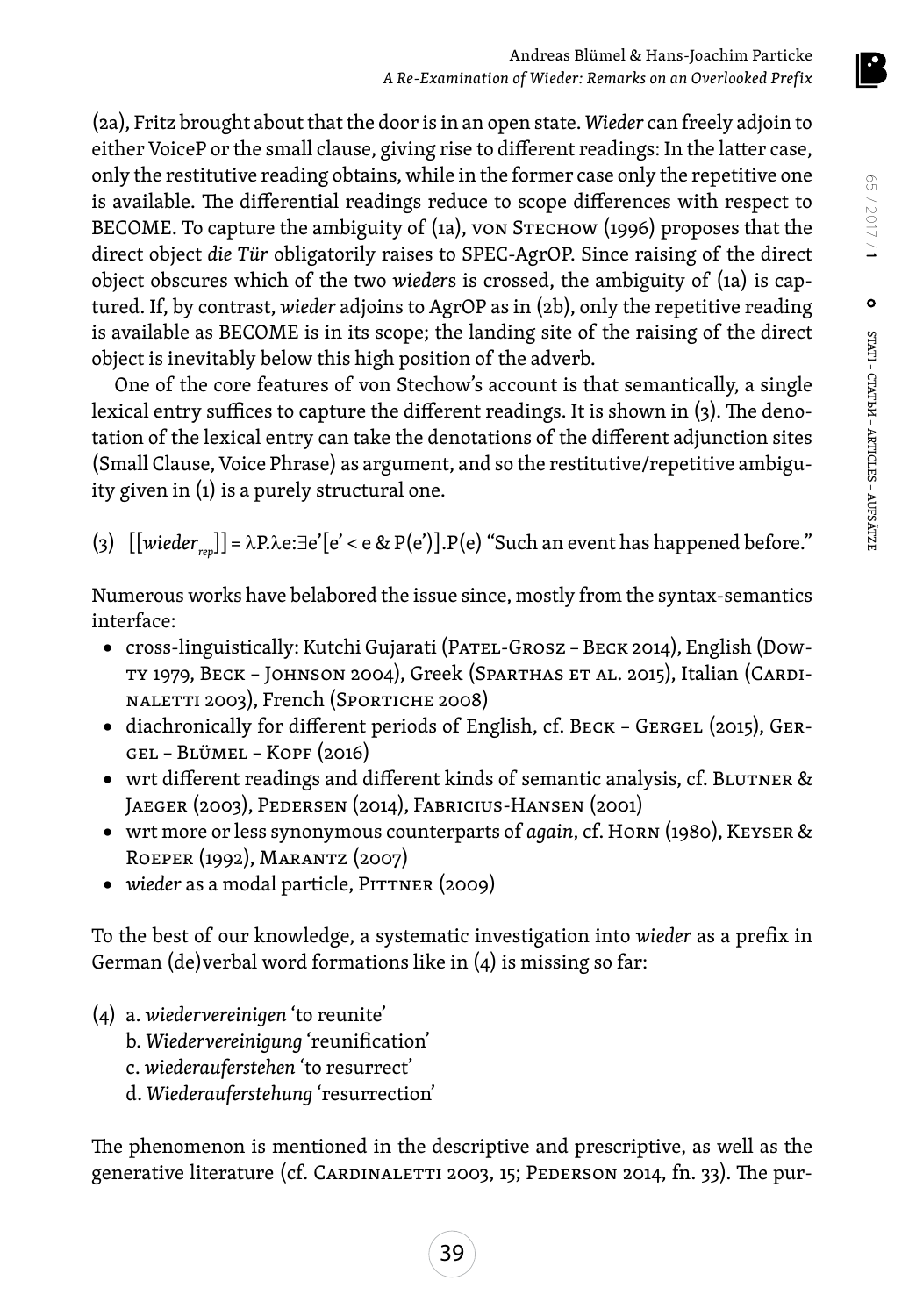pose of this paper is to take a first descriptive stab at salient properties of the verbal prefix *wieder*, henceforth VPW.

The paper is structured as follows: In section 2, we will examine general properties of VPW by looking at the morphological structure and semantics of formations like the ones in (4). Applying contextual tests, we will show that VPWs exhibit restitutive readings only. Section 3 is devoted to a descriptive generalization pertaining to the structure of VPW, namely Horn's (1980) Generalization. The subsequent section deals with phenomena of intra- and crosslinguistic variation in the use of the adverb *wieder* versus VPW. We show that Horn's Generalization is necessary, but insufficient to capture elusive instances we characterize semantically. We argue that "completeness of the result state" is the semantic property needed for prefixation by VPW (but not the homophonous adverb). Thus, a scalar approach to the semantics of verbs that VPW co-occurs with might be needed. Section 5 concludes.

## **2.** *Wieder* **as a prefix**

In addition to the adverb *wieder,* German has a homophonous prefix that patterns with English and Latin *re-* in many instances. Fleischer – Barz (2012, 265) note this parallelism in their descriptive introduction to German morphology and refer to forms such as *Reexport* 're-export' or *Reinfektion* 're-infection'*,* which can analogously be formed using the indigenous VPW, i.e. *Wiederexport* and *Wiederinfektion.* As the adverb *wieder* and the VPW are homophonous, combinations of *wieder* plus verb are string-identical, compare *wieder vereinigen* 'unite again' and *WIEdervereinigen* 're-unite'. They are distinguished in that the former has normal intonation while the latter bears initial stress, for which we use capital letters. In order to ensure that we are dealing with the prefix, we will mostly use nominalizations of the kind in (4b) and (4d). By assumption, only VPW but not the syntactic adverb can participate in word formation processes that yield these forms, we assume that the adverb does not participate in complex word formation.

#### *2.1 Data*

A slice of data that illustrates the occurrence of VPW is given in (5). It is compiled from the German Reference Corpus (DeReKo) accessible through the COSMAS II web application provided by the IDS Mannheim:<sup>2</sup>

(5) a. *Wiedereröffnung* 'reopening' b. *Wiederaufforstung* 'reforestation'

STATI – СТАТЬИ – ARTICLES – AUFSÄTZE

65 / 2017 / **1**

<sup>2</sup> The corpus search performed here can easily be re-created by using the query *wieder\*ung*  containing a Kleene star for an underspecified number and combination of characters between VPW and the suffix.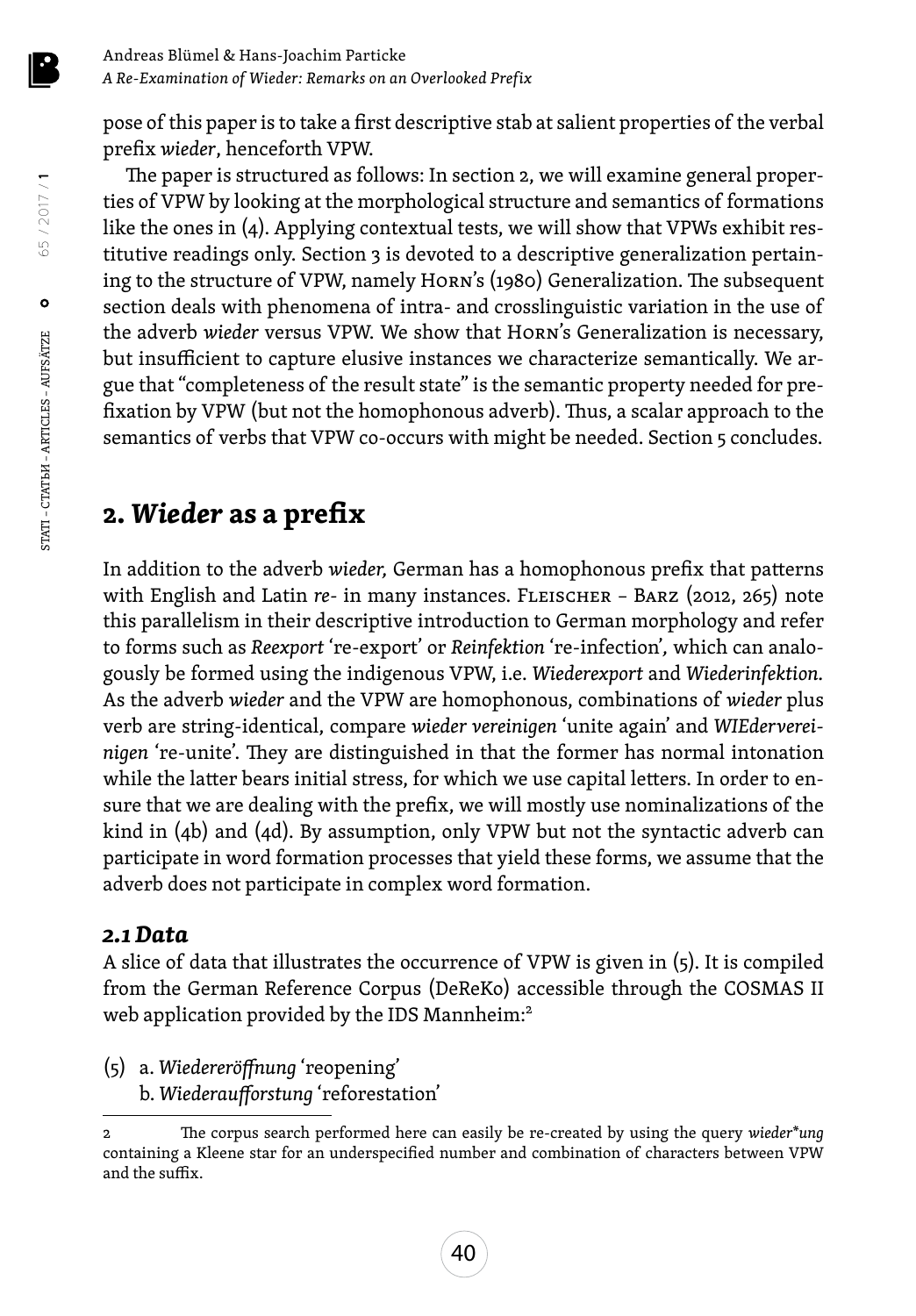- c. *Wiederanpflanzung* 'replanting'
- d. *Wiedererwärmung* 'rewarming'
- e. *Wiedereinführung* 'reintroduction'
- f. *Wiedergewinnung* 'reattainment'
- g. *Wiedererlangung* 'regain'
- h. *Wiederherstellung* 'restitution'
- i. *Wiederverkörperung* 'reembodiment'

As the data in (5) show, prefixal *wieder* can be considered a productive element in word formation. Note that it is not difficult to make up novel forms on the fly, e.g. *die Wiederbemalung der Kuppel* 'the repainting of the dome'*, die Wiederbestuhlung der Mensa* '(lit.) the rechairing of the cantine'*, die Wiedermotorisierung des Oldtimers* 'the remotorization of the antique car'. In  $(5)$ , we have exclusively listed nominalizations that make use of the suffix -*ung* to derive nouns from underlying verbs. It is worth mentioning that other types of nominalization, e.g. nominalized infinitives such as *Wiedereröffnen*, are equally possible. In what follows, we will accept the different patterns of nominalization as a given fact and will not further discriminate between them.3

Structurally, the forms in (5) share the general pattern given in (6) below. In many instances, the presence of an additional prefix or particle attached to the verbal base is obligatory:

| $(6)$ Wieder $+$ |     | $*(er-)$  | + öffn                | + -ung |
|------------------|-----|-----------|-----------------------|--------|
| Wieder           | $+$ | PTCL/PREF | + (VERBAL) ROOT + NOM |        |

Notice that the ungrammatical variant of (6) contrasts with the corresponding full sentence (1a) with a restitutive reading, repeated here as (7a):

(7) a. *weil Fritz die Tür wieder öffnete* because Fritz the door again opened b. *weil Fritz die Tür wieder schloss*

because Fritz the door again closed

Evidently, a particle on the verb is not needed for the syntactic adverb but for VPW. The contrast is surprising: *öffnen* and likewise verbs like *schliessen* 'close' in (7b)

<sup>3</sup> We abstract away from forms such as *Wiederholung/wiederholen* 'repetition/to repeat', literally "to take again" or *Wiedergabe/wiedergeben* '(to) playback', literally "to give again". A precise characterization of their compositional meaning proves difficult: It is the verbal roots which appear to be non-compositional, somewhat idiomatic or deviant from what appears to be the canonical lexical meaning – the former example has little to do with literal 'taking' and the latter with 'giving'. Relatedly, it is difficult to pinpoint whether *wieder* is repetitive or restitutive. An obvious idea would be to say that these are lexicalized forms. We leave the issue open at this point.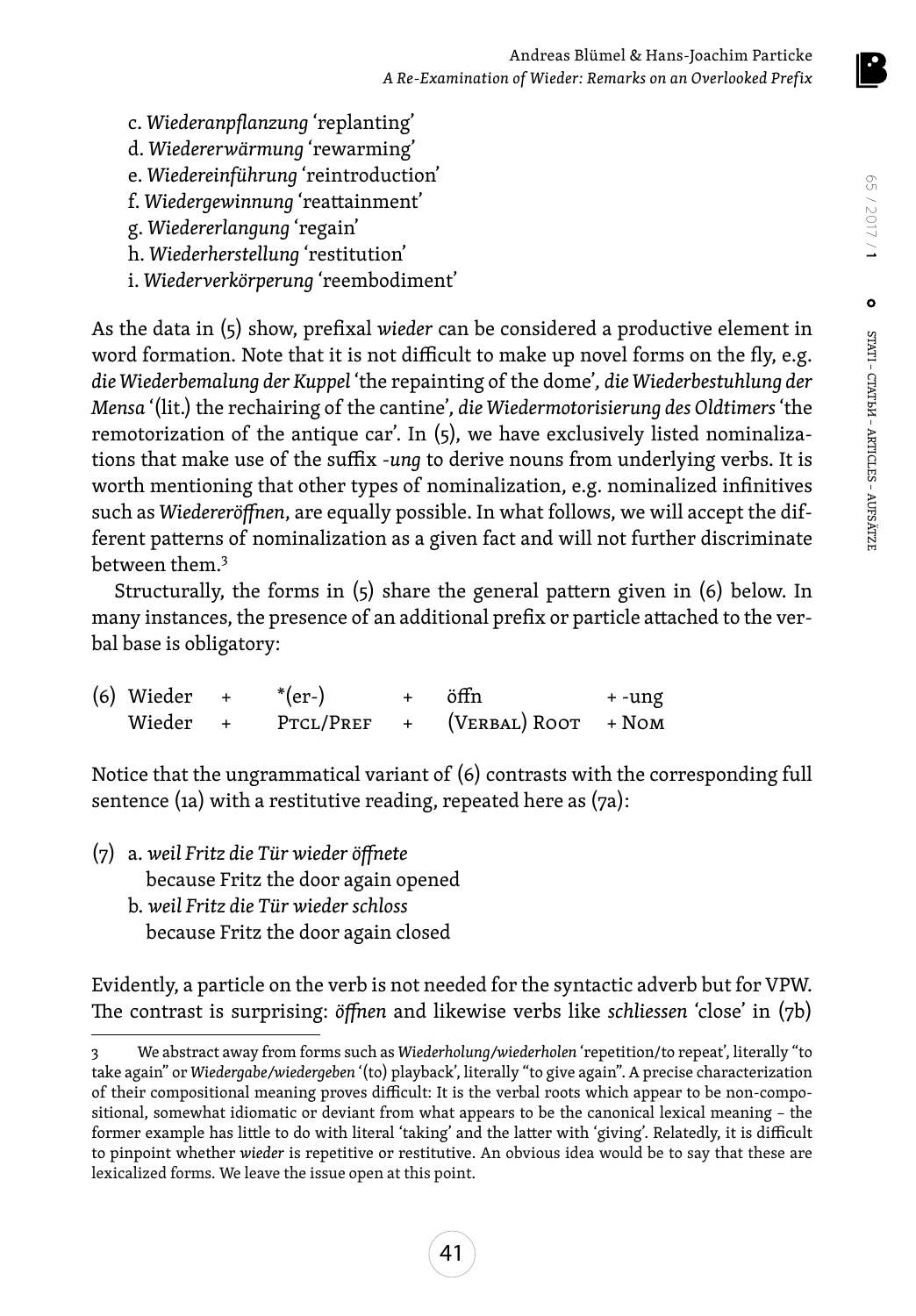(compare \**das Wiederschliessen der Tür* 'the reclosing of the door') by themselves have all the relevant properties to participate in restitutive readings. And yet they are ungrammatical with VPW and require the presence of a particle or prefix, which appears to come to the rescue (cf. *das Wieder*{*zu*/*ab*}*schliessen der Tür* 'the {reclosing/locking} of the door' or the grammatical variant of (6)). As we will see in the next section, VPW gives rise to restitutive readings only. The distributional contrast between sentences with a syntactic adverb *wieder* co-occurring with verbs like *schliessen*/*öffnen* and VPW disallowing co-occurrence with these verbs will be taken up in section 4.

The obligatoriness of a prefix or particle in the presence of VPW appears to be fairly robust across verbs. Next to the ones just mentioned, the forms in (5) are unacceptable once we omit the prefix or particle, i.e. to the extent that the verbs are available at all: \**Wiederpflanzen*, *\*Wiederwärmen*, \**Wiederführen* (\*re-lead), \**Wiederstellen* (\*re-put)*.* There are nevertheless a few formations that are grammatical without this additional element, e.g. *Wiederkehr/wiederkehren* 'returning/to return', *Wiederkommen/wiederkommen* 'returning/to return', *Wiederfinden/wiederfinden* 'retrieval/to retrieve'. We will elaborate on this issue in section 3 and 4.

#### *2.2 Readings*

Having described a number of salient morphological properties of the formations containing VPW, we can now investigate their semantic interpretation and ask whether there is a preference for specific readings. Forms such as *Wiedervereinigung* 'reunification' or *Wiederauferstehung* 'resurrection' presuppose a single event of restoring unity/life and do not contain a presupposition that unification or rising from the dead has happened before.

As a testing ground for available readings, one can use contexts which force either a repetitive or restitutive interpretation of the forms. The aim is to identify contrasts with respect to acceptability that hint to a preference of semantic interpretation. We do this by means of the following examples:

- (8) a. The fishing club of the Rhein-Main area settled the rainbow trout in 1980. These days the club's successor settles this fish once more. #Die *Wiederansiedlung* war ein voller Erfolg/'The resettlement was a great success'. b. The fishing club of the Rhein-Main area settled the rainbow trout due to a decrease in the population (there has been no previous settlement). Die *Wiederansiedlung* war ein voller Erfolg/'The resettlement was a great success'.
- (9) a. The Kohl-government reduced taxes, as did the subsequent Schröder-government. #Diese *Wiederabsenkung* kam bei allen gut an/'This relowering was well received by everyone'.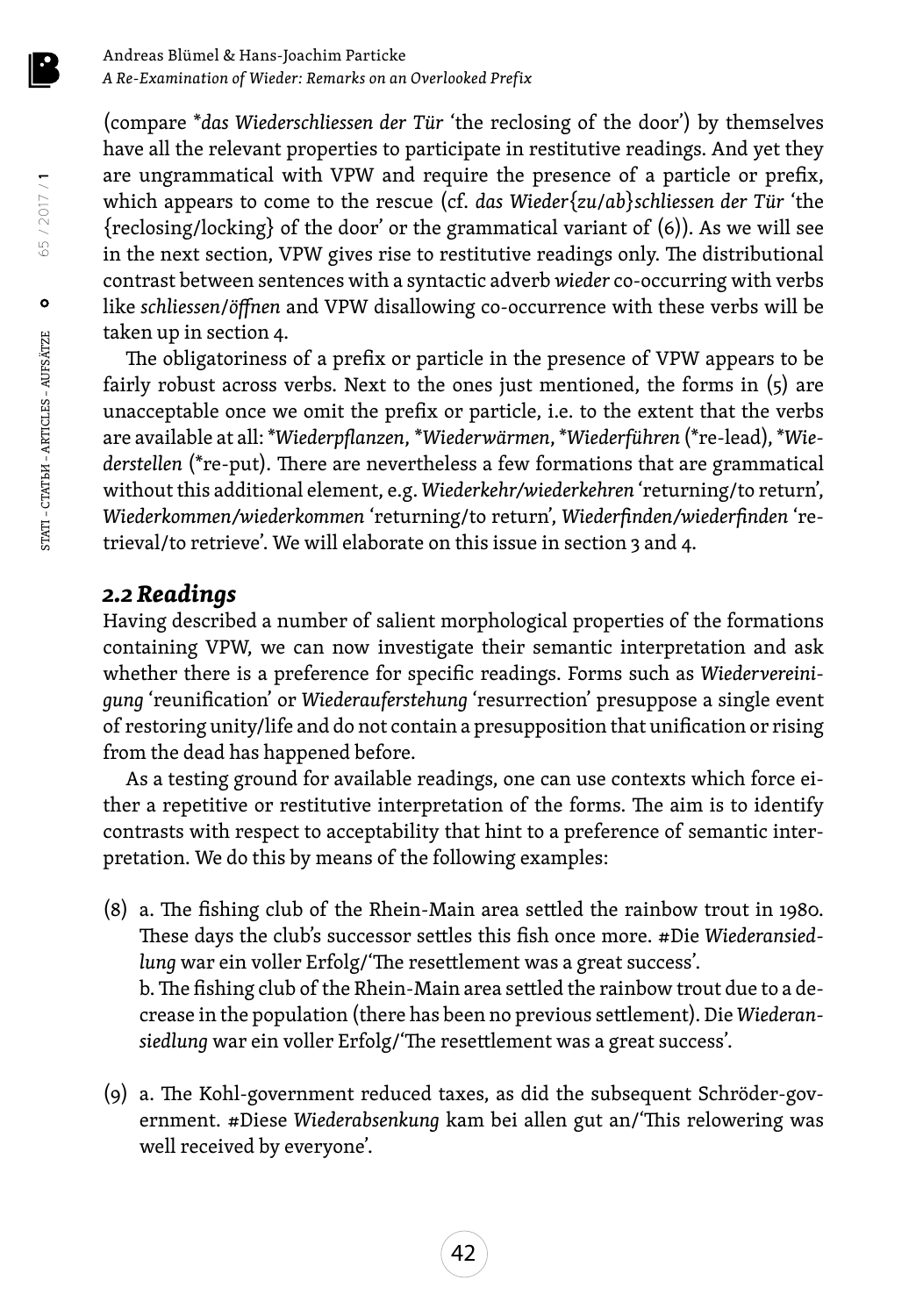b. The Kohl-government increased taxes, the subsequent Schröder-government reduced them. Diese *Wiederabsenkung* kam bei allen gut an/'This relowering was well received by everyone'.

In (8) and (9), the contexts given under a. force a repetitive reading, whereas the examples in b. force a restitutive interpretation. Strikingly, one can observe that the forms *Wiederansiedlung* 'resettlement' and *Wiederabsenkung* 'relowering' are acceptable in the restitutive contexts only. For instance, (8a) introduces two events of settlement. However, *Wiederansiedlung* does not require a presupposition that settlement occurred before. It adds the presupposition that the result state of the settlement has existed before, not that a settlement event happened before. This can be illustrated in (8b): The rainbow trout was in a state of being settled in a certain area, then the number of specimen decreased – the event denoted by *Wiederansiedlung* restores the state before the decrease in population. Concluding, VPWs give rise to restitutive readings and obviate repetitive ones.4

It is likely that VPW attaches low in the structure, i.e. close to the object – analogous to the restitutive adverb in (2a). An appropriate structural analysis of the nominalizations containing the *wieder-*prefix has to take this observation into account.

## **3. Choice of verbs**

The purpose of this section is to investigate if the use of VPW hinges on the choice of verb. If it is true that VPW gives rise to restitutive readings only (but see footnote 3), we expect only such verbs to be available with VPW that imply a result state. A result state, in turn, is available with verbs which select an internal argument. Here we build on previous work on counterparts of VPW, namely the English verbal prefix *re-* (as in *rebuild*). The pertinent generalization was established by Horn  $(1980):$ 

(10)Horn's Generalization (HG)

*re*- requires object (transitive object or underlying object of unaccusative)

HG accounts for the deviance of formations like \**re*-*sleep* and \**re*-*run*. We refer the reader to Marantz (2007) and Holsinger (2008) for discussion and analysis. By

<sup>4</sup> This is not quite accurate because focal stress assigned to *wieder* appears to improve many of these instances and gives rise to repetitions, cf. e.g. Beck (2006) for semantic effects focus intonation has on the adverb counterpart of VPW. We take up the issue more thoroughly in BLÜMEL – PARTICKE (in prep.), where we arrive at the conclusion that repetitive readings are pragmatic effects. For reasons of space, we abstract away from these complications here, suggesting for now that structurally and with respect to compositional semantics, VPW only allows restitutive readings.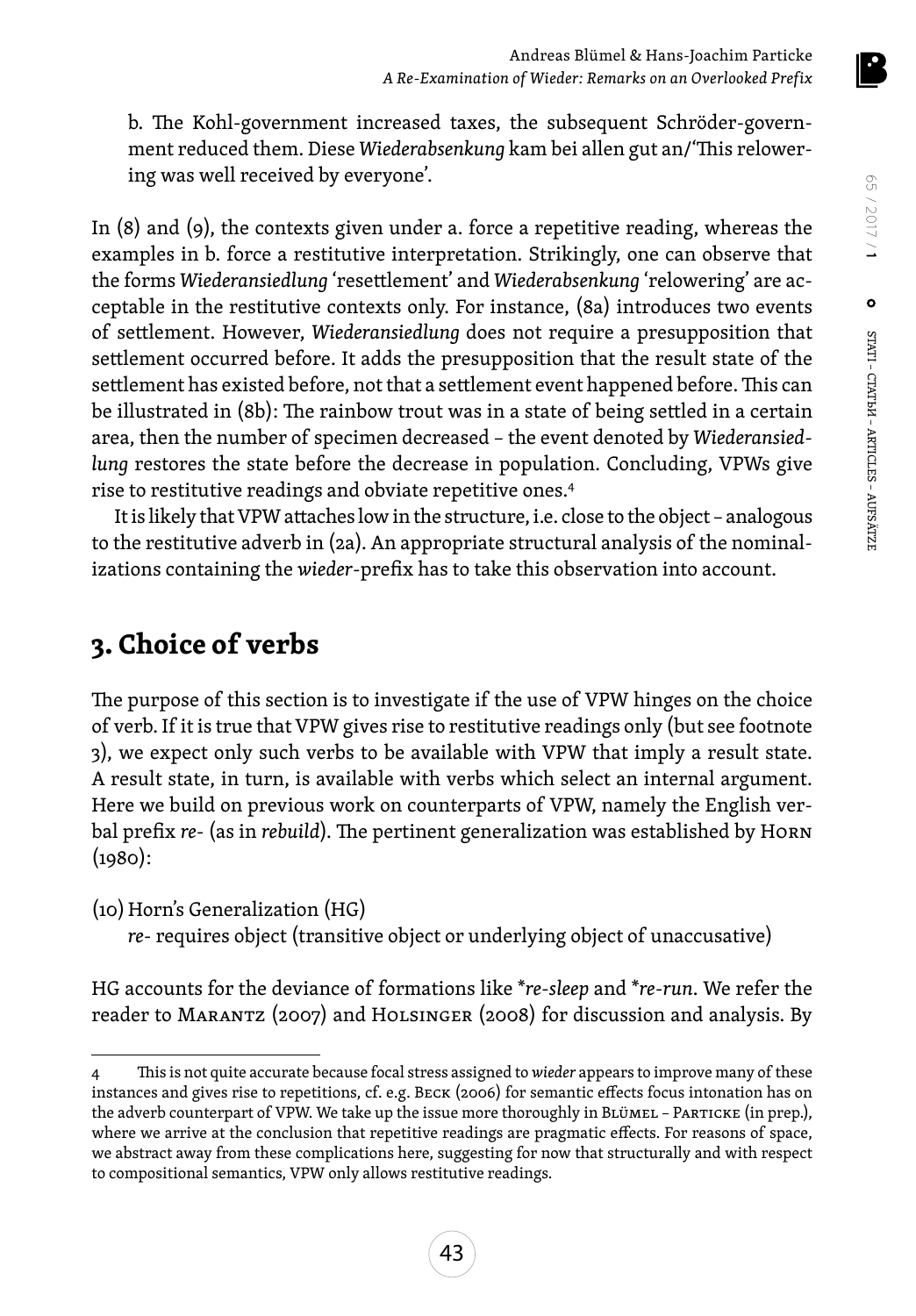and large, HG carries over to German *wieder*, but as we will argue below, it provides only for the structural side of things, i.e. we will argue that HG needs to be supplemented by a semantic constraint to capture the full range of VPW facts. (11) shows the incompatibility of VPW with unergative verbs:

(11) \**Wieder*-{*sitzen*/*schlafen*/*frieren*/*telefonieren*/*schwimmen*/*arbeiten*} 're-{sit/sleep/freeze/phone/swim/work}'

All of these verbs are activities and their deviance matches our earlier conjecture that VPW allows for restitutive readings only. Many German verbs appear to form unaccusatives by means of prefixes or particles. Thus, if HG is correct for German *wieder*, their preponderance in occurring with *wieder* is not surprising:

(12) *Wieder*-{*absitzen*/*einschlafen*/*einfrieren*/*wegschwimmen*/*abarbeiten*} 're-{sit-down/fall-asleep/freeze/away-swim/work-away}'

To put it differently, the ungrammaticality of examples (11) can be traced to HG. Unaccusativity tests like forming attributively used participles (cf. GREWENDORF 1989, 18ff.) confirm that (11) are not, while (12) are unaccusatives:

- (13) a. \**der gesessene Reiter* (\*the sat rider) vs.
	- *der abgesessene Reiter* (lit. the off-set rider)
	- b. \**der geschlafene Student* (\*the slept student) vs.  *der eingeschlafene Student* (lit. the in-slept student)
	- c. \**das geschwommene Mädchen* (\*the swum girl) vs.  *das weggeschwommene Mädchen* (lit. the away-swum girl)

The examples above show that prefixation and the addition of a particle can have argument structural effects, insofar as a THEME becomes available: e.g. *arbeiten* 'to work' allows for PP-complements only ([<sub>pp</sub> an DP] arbeiten 'to work on DP') but *bearbeiten* 'to work on' obligatorily selects DPs and assigns accusative Case (\*(*DP) bearbeiten*); *malen* 'to draw' is a verb of creation which optionally selects a DP-object ((*ein Bild) malen* 'to paint (a picture)') while *bemalen* 'to draw/paint' obligatorily selects a DP-object (\*(*eine Decke*) *bemalen* 'to paint the ceiling'). The issue of the compositional meaning of these particles and prefixes is vast, complicated and often hinges on subtle aspects and we leave it for future research (cf. e.g. Lüdeling 2001 and McIntyre 2007 for studies). We conclude that prefixation and the addition of a particle on a verb often times introduces a THEME-argument. Thus HG appears to make the right cut.

However, there are exceptions to HG and to the observation that VPW comes with verbs which have a verb with a prefix/particle. First, HG appears to be too liberal.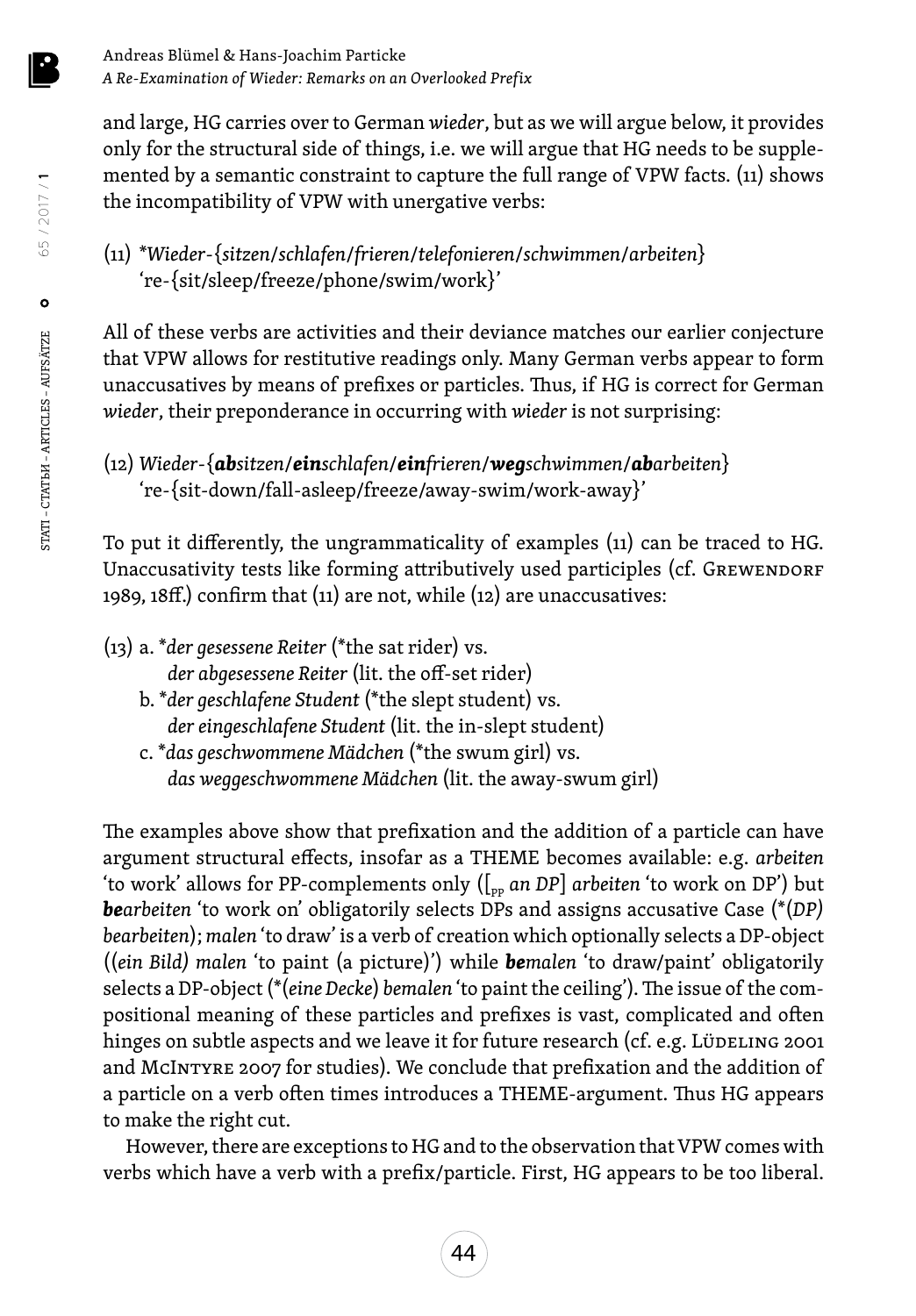

The generalization fails to exclude certain verbs like *fangen* ('to catch'), *schliessen* ('to close') and *öffnen* ('to open') in (14) which conform to HG but are still deviant:

- (14) a. \**Fritz hat die Katze WIEdergefangen*/\**das Wiederfangen der Katze.* 'Fritz has the cat re-caught'/'the re-catching of the cat.'
	- b. \**Fritz hat die Tür WIEder-*{*geschlossen/geöffnet*}. 'Fritz re-{closed/opened} the door.'
	- c. \**das Wieder-*{*schliessen/öffnen*} *der Tür* 'the re-{closing/opening} of the door'

Compare these instances to full sentences with a *wieder* as a syntactic adverb, e.g. (15a) and (15b), all of which are all perfectly acceptable with restitutive readings:

(15) a. *Fritz hat die Katze wieder gefangen.* (in a context where the cat has previously disappeared)

b. *Fritz hat die Tür wieder* {*geschlossen/geöffnet*}.

This suggests that conditions VPW imposes on the verb are stricter than the ones that the corresponding syntactic adverb imposes on the verb.

Secondly, there are acceptable cases in which VPW co-occurs with verbs which lack an additional prefix or verbal particle like *finden* ('to find'), cf. (16). This indicates that the particle or prefix is not required for VPW *per se*, but rather is a side effect of a requirement of VPW (namely HG).

(16) *Fritz hat die Katze WIEdergefunden*/*das Wiederfinden der Katze.* 'Fritz has the cat re-found.'/'the refinding of the cat'

To conclude this section, HG points at a necessary condition for the use of VPW. The facts just described suggest that it is not a sufficient one.

# **4. "Picky"** *wieder***: some cross- and intralinguistic variation**

In this section we investigate residual cases of VPW which are HG-conform and yet unacceptable. We give an informal semantic characterization of the verbs in question in an effort to identify the relevant factor that makes them unfit for VPWprefixation. This will lead us to tentatively suggest that *degrees* might be the right notion to describe the semantics of the verb class(es) compatible with VPW. That is, to capture the specific requirements of VPW, it might be necessary to abandon a decompositional framework and analyze the semantics of the verbs in terms of scales,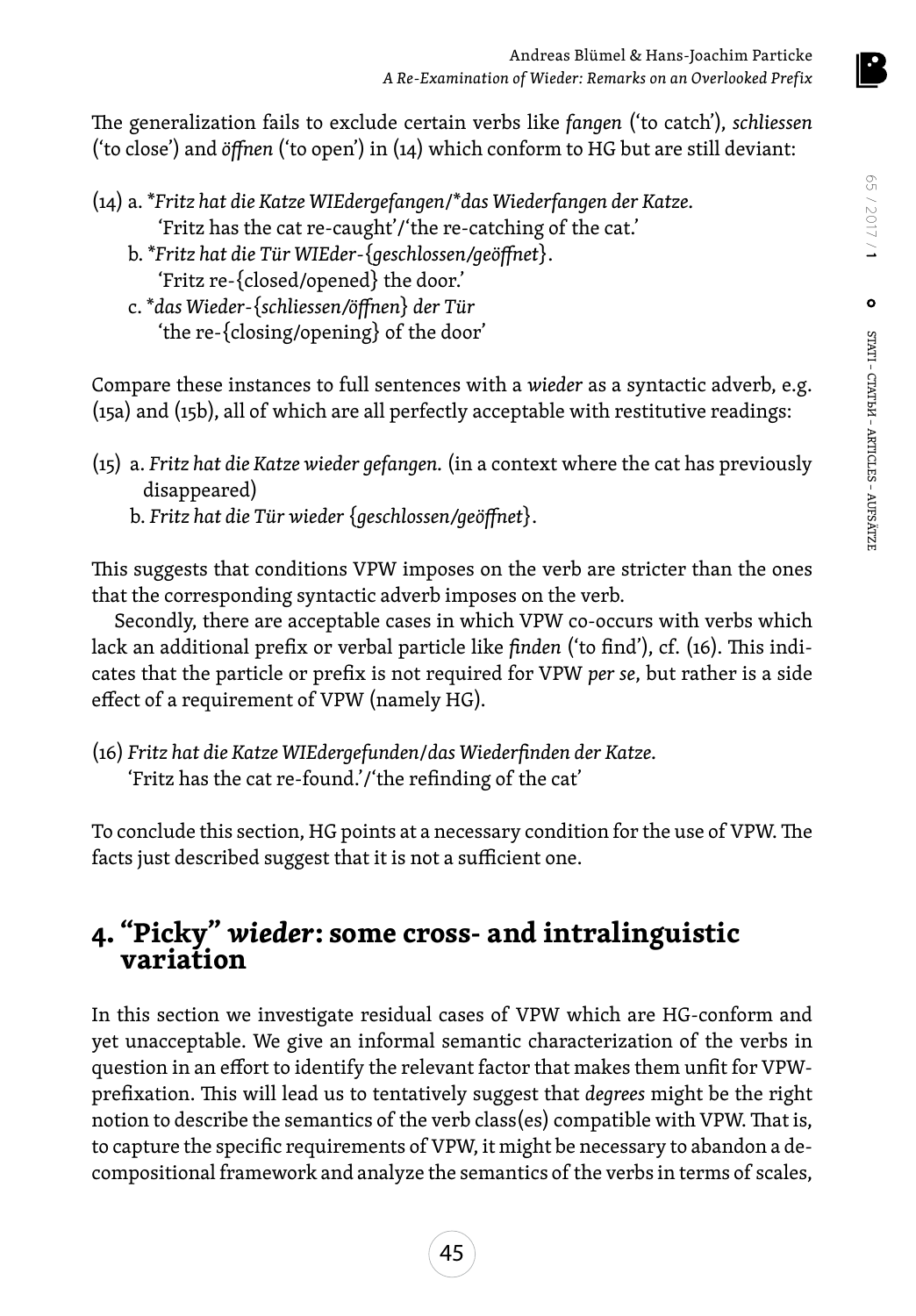cf. Pederson (2014) for an approach along these lines for English *again* and certain degree achievement verbs like *widen* ('make more wide'). Generally, it seems as if VPW cannot prefix such verbs but appears to require a completeness of the result state. If the descriptions in this section are correct, this might suggest that a decompositional approach is misguided (*pace* von Stechow 1996 and much subsequent work) and that indeed the notion restitution is descriptively inadequate. Throughout this paper, we have used the notion for expository purposes and will continue to do so. However, we ask the reader to bear in mind that it might be necessary to think of the restitutive/repetitive divide in a different way.

With this caveat let us reiterate cases in which VPW cannot occur (17c-d) (in addition to the previously mentioned ones we add *füllen* 'to fill') and compare them to the corresponding contexts where the restitutive German adverb *wieder* can appear (17a-b):

- (17) a. *Fritz hat die Tasse wieder gefüllt.* 'Fritz has the cup again filled.'
	- b. *Fritz hat die Tür wieder* {*geöffnet/geschlossen*}*.* 'Fritz has the door again {opened/closed}.'
	- c. \**das Wiederfüllen der Tasse* 'the re-filling of the cup'
	- d. \**das Wieder*{*-öffnen/-schliessen*} *der Tür* 'the re-{closing/opening} of the door'

It is noteworthy that these are contexts in which the English restitutive verbal prefix *re*- can appear, compare the examples in (18):

(18) a. *Mary refilled the cup with coffee.* b. *Mary reopened/-closed the door.*

It appears as though English *re-* patterns with the restitutive use of the German syntactic adverb while VPW goes beyond requiring restitutive contexts, but has stricter semantic needs. The fact that English *re*- is more liberal indicates that the restrictions of VPW are not morphological and/or structural in nature and, as we will see below, there is evidence that they are semantic in nature.

One question to ask at this point is: Is VPW the same lexical item as the syntactic adverb, or are we dealing with an instance of lexical ambiguity? An indirect argument for lexical ambiguity comes from Dutch,<sup>5</sup> which is otherwise fairly close to German. Dutch makes a formal distinction between the verbal prefix *weder* and the syntactic adverb *weer*:

65 / 2017 / **1**

 $\circ$ 

65 / 2017 / 1

<sup>5</sup> Thanks to Hedde Zeijlstra for these data. He remarks that "*weder* instead of *weer* [used as a syntactic adverb] is extremely archaic".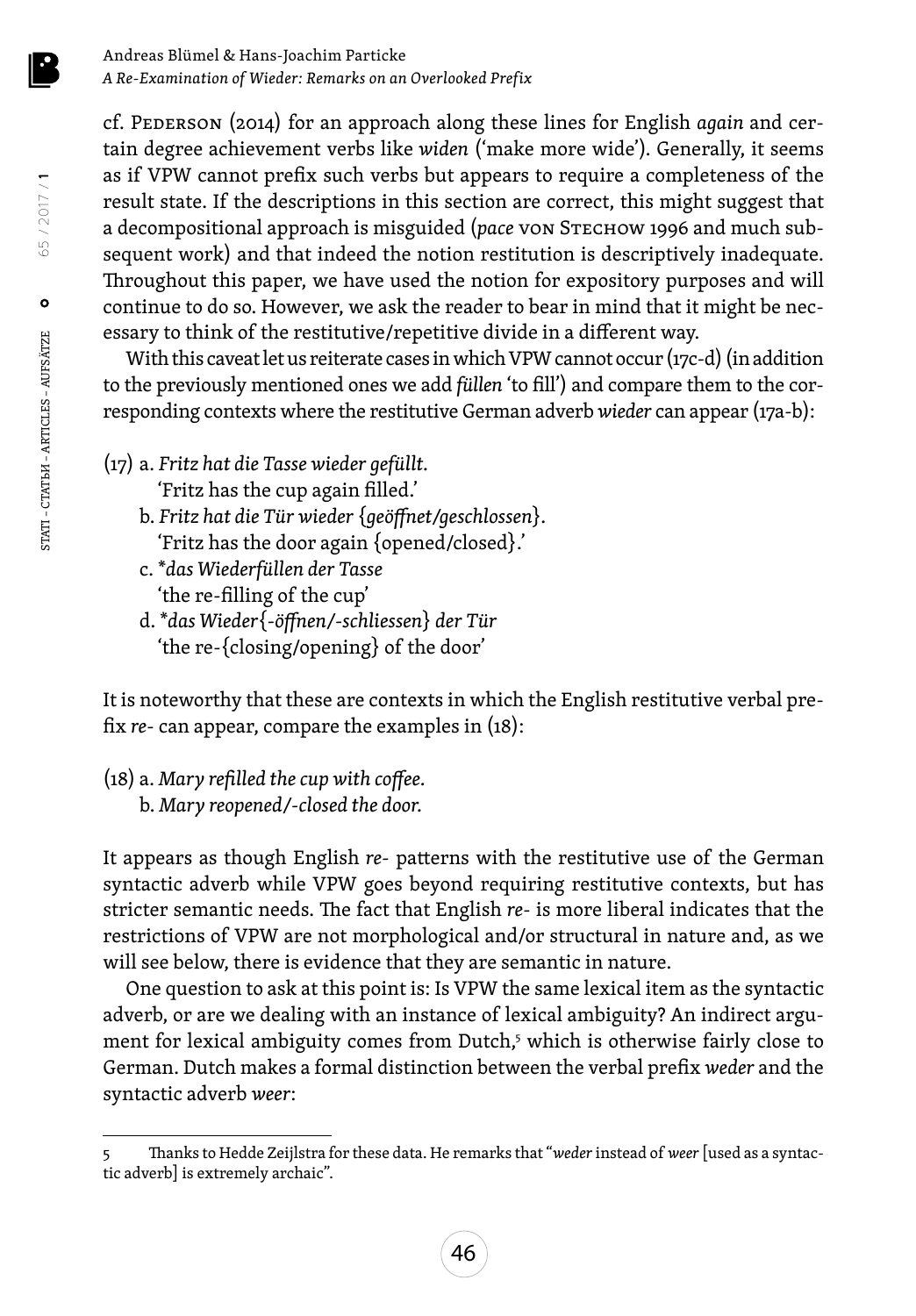

- (19) a. *de weder-opstanding* the weder up-standing 'the resurrection'
- (20)a. \**weeropstanding*
	- b. *Jesus is weer opgestaan.* Jesus is again upstood 'Jesus resurrected.'

In light of these differences we could list VPW/*weder* including its semantic peculiarities as one lexeme, and  $\int_{A}$  *wieder*]/*weer* as a separate one. A different route to take would be to take the form identity of the syntactic adverb and VPW at face value and account for the above mentioned co-occurrence differences in terms of structural differences and/or claim that the adverb and VPW are in fact one lexical item which is polysemous.

Is VPW more selective in that it requires a greater degree in accomplishing the result state, unlike syntactic restitutive *wieder*? *Finden* 'to find', *kommen* 'to come' and *kehren* 'to come', in contrast to *schliessen*/*öffnen*, might imply completeness of the result state. So we might have a handle on the reason why the former works with VPW, while the latter do not. We can test the claim by checking to what extent the respective verbs can be modified by adverbials that introduce degrees and imply an incompleteness of the result state like *ein bisschen* 'a litte (bit)' or *etwas mehr* ('some more'):

- (21) a. *Fritz hat die Tür* {*ein bisschen*/*etwas mehr*} *geöffnet/geschlossen.* Fritz has the door a little/some more opened/closed
	- b. *Fritz hat die Tasse* {*ein bisschen*/*etwas mehr*} *gefüllt.* Fritz has the cup a little/some more filled
- (22) a. #*Fritz hat die Katze* {*ein bisschen*/*etwas mehr*} *gefunden.* Fritz has the cat a little/some more found
	- b. #*Fritz ist* {*ein bisschen*/*etwas mehr*} *nach Köln (zurück)gekehrt.* Fritz is a little/some more to Cologne returned
	- c. #*Fritz ist* {*ein bisschen*/*etwas mehr*} *nach Köln gekommen.* Fritz is a little/some more to Cologne come

As we can see, the correlation is quite striking: Verbs that appear to imply completeness of the result state (*finden*, *kehren* and *kommen*) are distinctly odd when modified by adverbials which introduce degrees – and it is these very verbs which permit VPW-prefixation. This contrasts with verbs which do not imply completeness of the result state (*öffnen* and *schliessen*): These allow modification by degree adverbials and disallow co-occurrence with VPW. These observations support the claim that VPW requires completeness of the result state, or so we believe.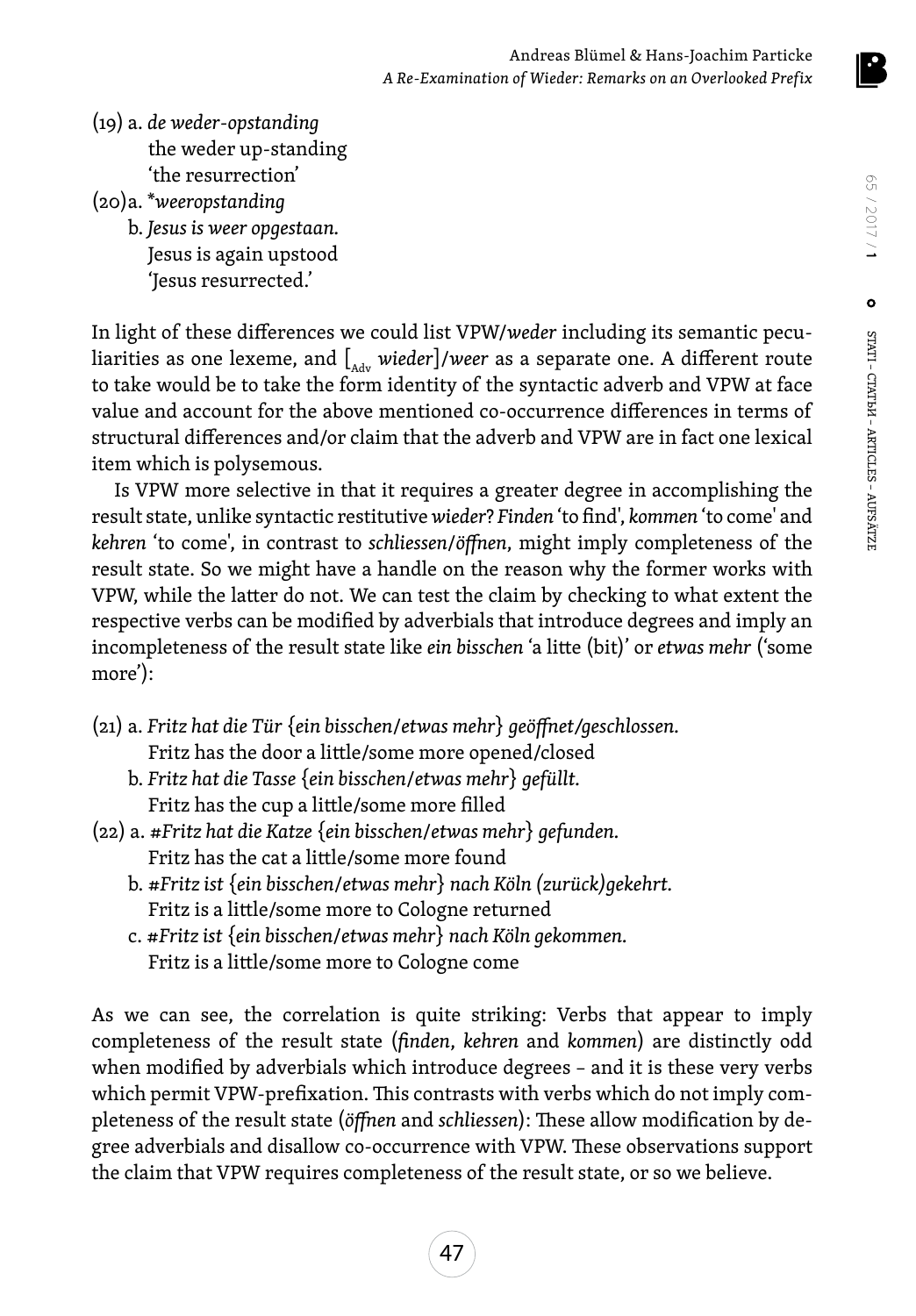Possibly then, the aforementioned presence of a particle/prefix on a verb contributes to the required completeness of the result state and thus licenses VPW:

#### (23) a. *das Wieder*{*zu*/*ab*/*auf*/*be*}*schliessen* b. *das Wiedereröffnen*

If these observations and descriptions are on target, they deliver another expectation or prediction: The modifiers used in  $\frac{21}{22}$  ought to dislike the verbs in  $\frac{23}{2}$ endowed with a particle or prefix. This seems to be the case:

(24) a. #*Der Direktor hat die Schule {ein bisschen/etwas mehr} eröffnet.* The director has the school a little/some more inaugurated

b. #*Fritz hat die Tür {ein bisschen/etwas mehr} {zugeschlossen/aufgeschlossen}.* Fritz has the door a little/some more locked/unlocked

Let us summarize our findings, relying on the claim in Marantz (2007) that *re-* is exclusively restitutive:

|                             |    | Repetitive?   Completeness of result state required? |
|-----------------------------|----|------------------------------------------------------|
| syntactic adverb wieder ves |    | no                                                   |
| $ $ re-prefix               | no | no                                                   |
| $\mathbf{V}$ PW             | no | yes                                                  |

**Tab. 1 VPW compared to adverbial** *wieder* **and English** *re-*

The yes-yes combination is not filled on principled grounds as repetitive readings do not require a result state.

While the above observation appear to establish the correct criterion to capture why VPW-prefixation is disallowed with the relevant class of verbs, we would like to point out there is an outlier. *Fangen* 'to catch' seems to imply a completeness of the result state, too and yet cannot be prefixed by VPW (repeated from (14a) as (25b)), contrasting with the adverb counterpart (25a):

- (25) a. *Fritz hat die Katze wieder gefangen* (in a context where the cat has previously disappeared)
	- b. \**das Wiederfangen der Katze*

We may add that the addition of a prefix in this case too repairs the defect of a bare verb like *fangen*: *das Wieder*{*ein*/*auf*}*fangen* (lit. re-(in/up)-catch) are both acceptable. So what is it that the particles contribute semantically and what is it that the bare verb lacks? We hope to tackle this complication in future work.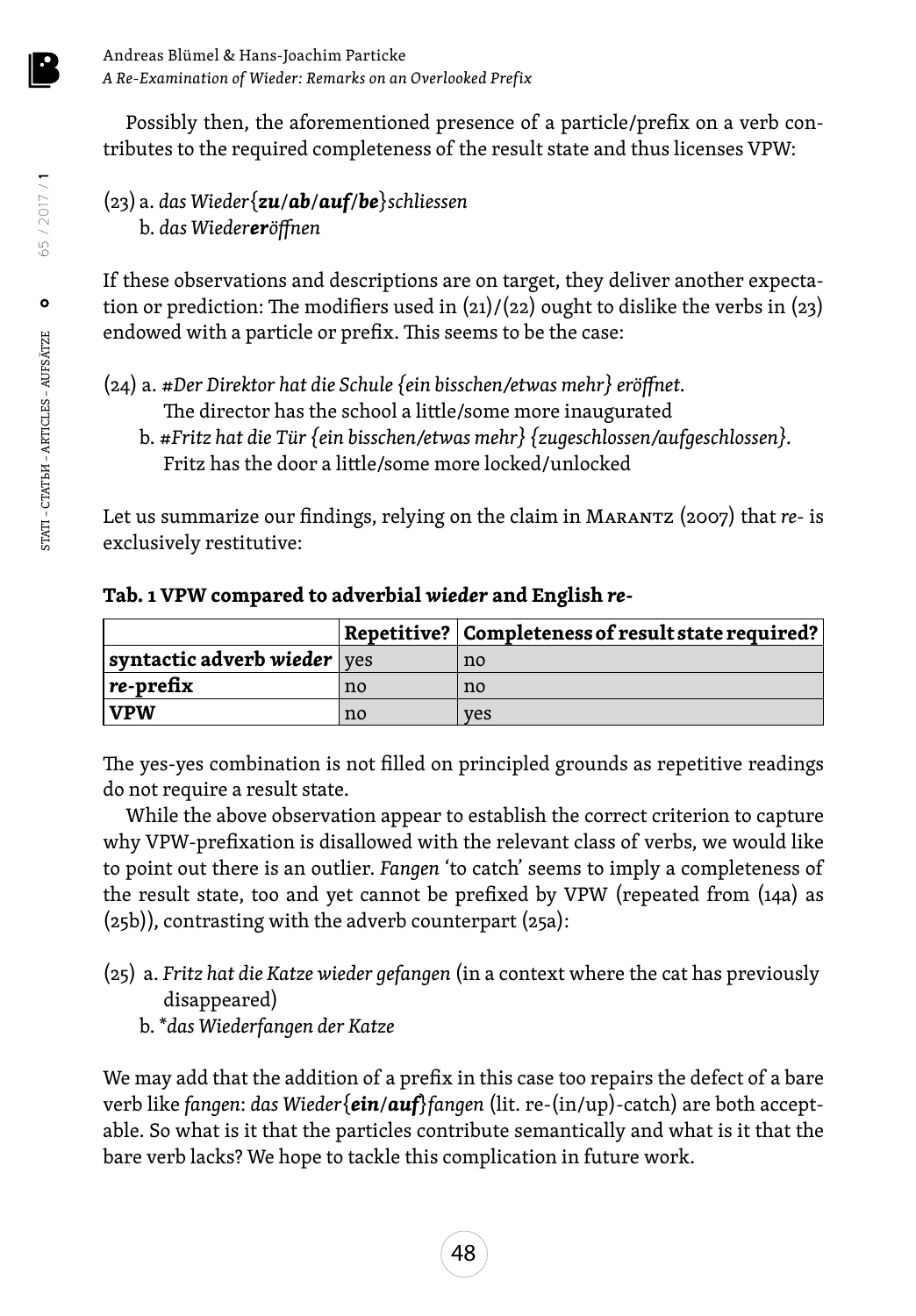In this section we have established that in addition to HG, VPW semantically requires completeness of the result state. For this reason VPW cannot be prefixed to verbs which lack this semantic property (the German counterparts of *close*, *open* and the like).

## **5. Conclusions**

The point of this paper is primarily descriptive: We have offered an initial characterization of some salient properties of the German prefix *wieder* and confirmed a generalization of its English counterpart *re*-. Structurally and semantically, VPW is a restitutive element. Beyond buttressing what has been said about *re-*, we gave an informal descriptive semantic generalization which captures specific needs of VPW in contrast to the homophonous adverb: VPW requires completeness of the end state.

A formal structural analysis and a semantic account of the descriptions given here remain to be worked out. A given formal semantic account has, of course, repercussions for the structure: While a structure given by e.g. Von STECHOW (1996) in section 1 might be necessary for the restitutive/repetitive framework, it remains to be seen to what extent the facts observed in this paper are plausibly encoded directly in the syntax: Should the notion "completeness of result state" and the lack thereof have a structural representation? Or are these semantic properties part of lexical information, in which case a simpler structure suffices?

#### REFERENCES

- Beck, Sigrid Gergel, Remus. 2015. The Diachronic Semantics of English *Again*. *Natural Language Semantics* 23(3), pp. 157–203.
- Beck, Sigrid Johnson, Kyle. 2004. Double Objects Again. *Linguistic Inquiry* 35, pp. 97–124.
- Beck, Sigrid. 2005. There and Back Again: A Semantic Analysis. *Journal of Semantics* 22, pp. 3–51. Beck, Sigrid. 2006. Focus on Again. *Linguistics and Philosophy* 29, pp. 277–314.
- Blümel, Andreas Particke, Hans-Joachim. in prep. Revisiting *Wieder*. Ms., University of Göttingen.
- Blutner, Reinhard Jäger, Gerhard. 2003. Competition and Interpretation: The German Adverb *Wieder* ('Again'). In: Lang, Ewald et al., eds., *Modifying Adjuncts.* Berlin: Mouton de Gruyter, pp. 393–416.
- Cardinaletti, Anna. 2003. On the Italian Repetitive Prefix *ri-*: Incorporation vs. Cliticization. *University of Venice Working Papers in Linguistics* 13, pp. 7–29.
- Dowty, David. 1979. *Word Meaning and Montague Grammar*. Dordrecht: Reidel.
- Fabricius-Hansen, Cathrine. 2001. "Wi(e)der " and "Again(st)". In: Féry, Caroline Sternefeld, Wolfgang, eds., *Audiatur Vox Sapientiae. A Festschrift for Arnim von Stechow*. Berlin: Akademie Verlag, pp. 101–130.